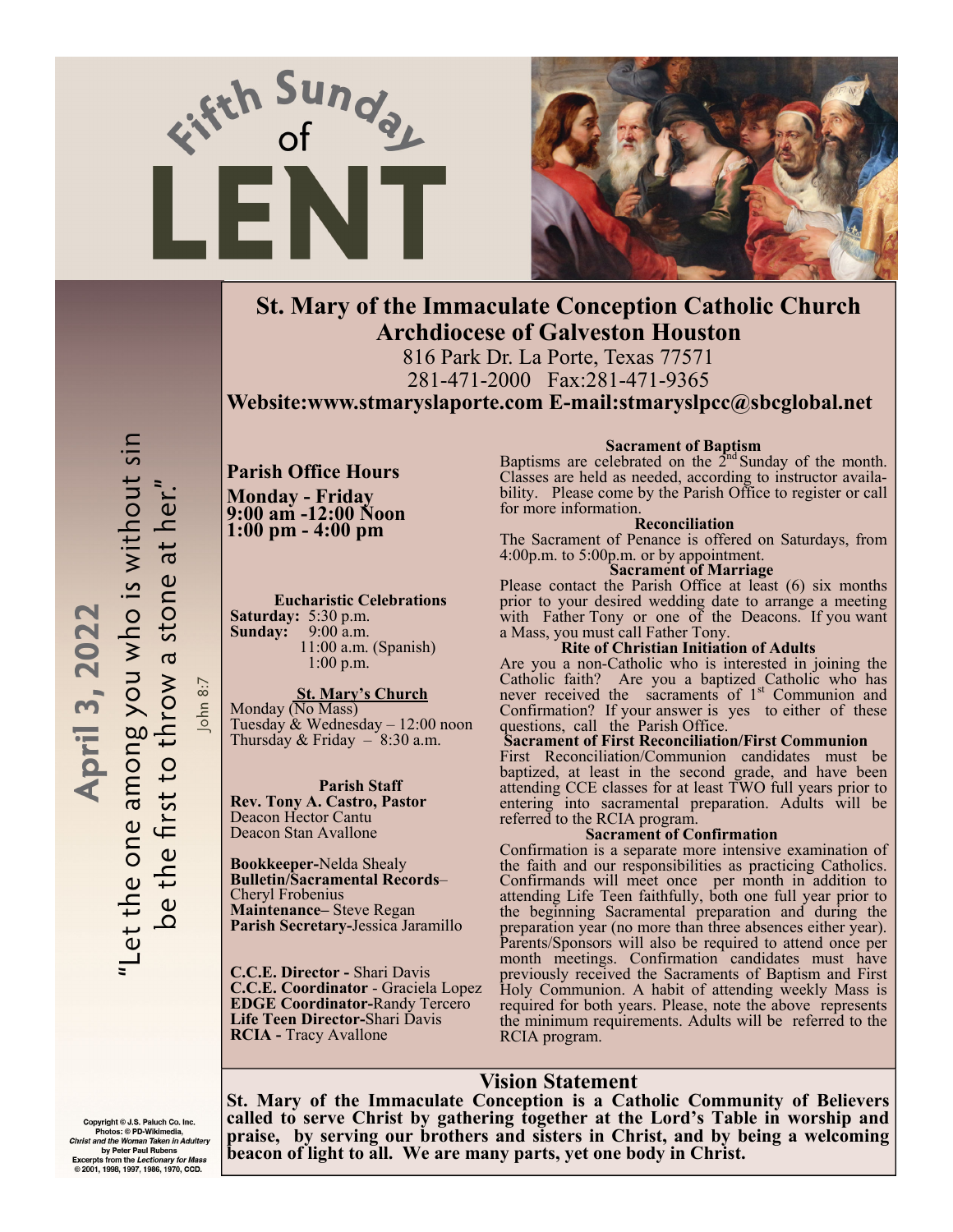

 *Saturday, April 2: 5:30pm Maria Lozano†* 

*Sunday, April 3: 9:00am Fatima Amper†* 

*Tuesday, April 5: 12:00pm Derrick Lopez†* 

*Wednesday, April 6:* 

*Thursday, April 7:* 

*Friday, April 8: 8:30am Nick Barrera†* 

*Saturday, April 9: Sunday, April 10:* 

 *By:Shealy Family* 

 *By:Larry Janda 11:00am Julio† Soledad† Romero By:Valencia Family 1:00pm People of the Parish*

 *By:Sazon Family*

*12:00 Noon Sister Ruth Roland† By:Yen Khang Van*

 *8:30am Carlos Pena Grijalva† By:Rosa Chinolla* 

 *By:Coryat Family*

 *5:30pm People of the Parish* 

 *9:00am Rebecca† & Sylvester† Martinez By:Family 11:00am Efren Tovar† By:San Miguel Family 1:00pm Marta Gamez Chinolla† By:Rosa Chinolla* 





Your gift to the Diocesan Services Fund supports over 60 ministries throughout the Archdiocese of Galveston-Houston. Your gift helps build hope, encourage faith and spread the Gospel of Jesus Christ.



łÜА

-SUI



Weekly Tallection © J. S. Paluch Co., Inc.

# *March 26/27, 2022 Offertory \$6,645.00 Catholic Relief Second Collection Ukraine ~ \$1,926.00*

If you would like to send your weekly donations, please visit St. Mary's website and go to the Online Giving icon or mail them to St. Mary's, 816 Park Dr., La Porte, TX 77571.

 **www.stmaryslaporte.com Thank you for your ongoing support!**

**\*\*\*\*\*\*\*\*\*\*\*\*\*\*\*\*\*\*\*\*\*\*\*\*\*\*\*\*\*\*\*\*** 



If you are interested in giving online, please visit our church website and follow the prompt to make a donation. You can make a one time donation or a recurring one. Please visit www.stmaryslaporte.com.

# **Ukraine: How to help those in need**

As the Russian invasion of Ukraine continues, the U.S. Conference of Catholic Bishop is encouraging continued prayer and humanitarian assistance. The Bishops join in solidarity with the Ukrainian Orthodox Churches and the Ukrainian Catholic Church in the U.S. who are all united in prayer for their people and their homeland. To make a monetary donation, visit the Archdiocesan website to help bring tangible relief and the hope of Christ to those in need.

*Second Collection Palm Sunday for Ukraine* 

# **Friday Lenten Stations of the Cross 6:30PM (English) 7:15PM (Spanish) <u>Date</u>**<br> **April 8 Deacon Hector Deacon Hector Cantu**

**7:15PM (Spanish Prayer Group)** 

**Area Lenten Penance Services**

**Mary Queen** (Friendswood) 281-482-1391 **Tuesday, April 5, 7pm** 

**Extended Times** 

**St. Frances of Cabrini** (Houston) 713-946-5768

**St. Clare of Assisi** (Clear Lake) 281-286-7729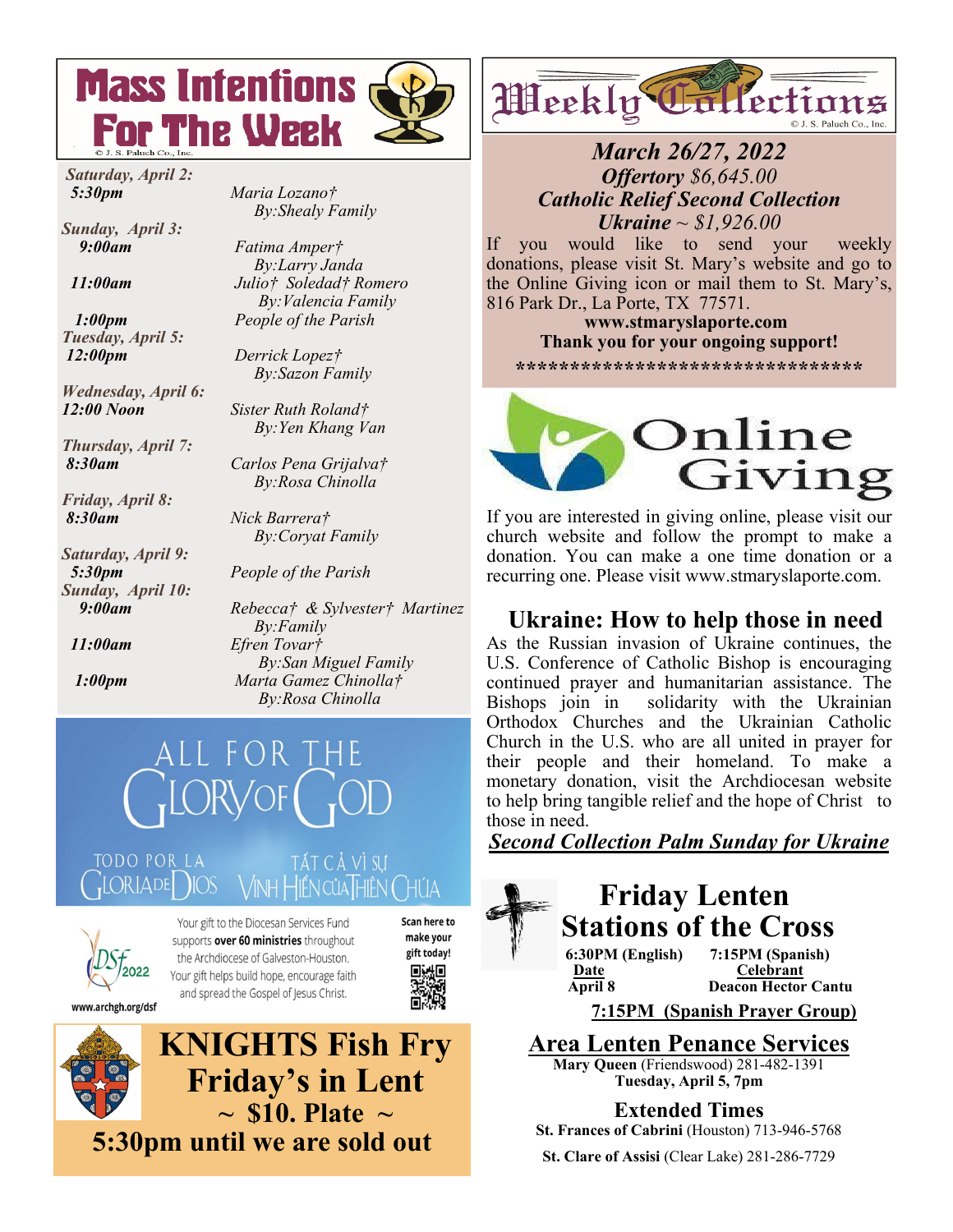#### **Dear parish family,** 5th Sunday Lent C

There is so much hatred, anger, and vindictiveness that molest our world.

People easy to condemn and blame others and yet are unmindful of the wrongs they do. Sometimes we are the victims, but at times we are the victimizer. Until we yield to the grace of God and break the cycle of evil, human misery continues.

 This Sunday's gospel passage describes human misery that meets divine mercy for us. It tells about the Pharisees with their ugly double intention - to condemn the woman to death caught in adultery and then trap Jesus to contradict himself so they could bring a charge against him. The Pharisees thought they had the power of the "law" to justify condemnation that brings death, but Jesus counters with a higher law of love that brings life. They thought it was evident that they would win their ugly scheme, but Jesus didn't play their game.

 Our Lord destroyed the urge of the Pharisees to condemn by his power to understand and forgive. The Lord destroyed their evil intentions by his desire for them to do the good thing. The Lord countered their purpose to destroy the woman forever by giving her another chance to renew her life.

 Written on our fallen human nature is this inclination to evil that makes us weak. There are two ways of looking at this reality: to be a pessimist and yield to our base animal instincts. Or be optimistic about life, break the vicious cycle, and be uplifted to a superior level of grace.

 In our first reading, the prophet Isaiah wanted to change the negative outlook of his people and urged them to be optimistic about the future. One verse says, "Remember not the things of the past ... See, I will make things new." In the second reading, St Paul says, "I give no thought on what lies behind but push on what lies ahead. My main attention is on the finish line as I ran towards the prize to which God calls me - life on high on Christ Jesus."

 A Christian should not be spending his whole life looking backward, but rather someone courageous who looks toward the future with enthusiasm and confidence. We are asked to share the Lord's view, not condemn but to commend ourselves and others to "go and sin no more."

When we encounter, from time to time, people who are only looking for the ugly side of life, the gospel challenges us to counter them with the same attitude of Christ. We praise God for being so optimistic about us even if we failed many times. He is asking us also to be about ourselves and with others.

 This Sunday's readings are clamor for a "heads up" for the eventual grace of transformation in church life and our individual lives accomplished in the Passion, Death, & Resurrection of Christ. As a community & individually, God can transform us by our cooperation to His redemptive plan in our lives.

**Blessings to all, and have a good week. Fr. Tony** 



# **St. Joseph's Chapel**<br>Please praverfully consider

prayerfully answering God's call to spend time with Him in prayer each week. Scheduled Adoration of the Blessed Sacrament is held Tuesday from 12noon to Thursday at 8:30am.

Please call the office if you would like to sign up for a specific hour each week or be placed on our sub list. sign up for an hour each week.

#### **Pope's Prayer Intention for April For Healthcare Workers:**

We pray for healthcare workers who serve the sick and the elderly, especially in the poorest countries; may they be adequately supported by governments and local communities.

**The Office of Pro-Life Activities** offers various opportunities for healing after abortion. Interested individuals can attend one or all events depending on need and preference. For more information or to register for any of these programs, contact the Office of Pro-Life Activities at 713-741-8728 or email jkfritsch@archgh.org.

**Have you ever considered serving in a Catholic School?** Working in a Catholic school allows you to advance the mission of the Catholic Church while integrating your faith life into your professional career. The Archdiocese of Galveston-Houston is currently accepting applications for the position of Teacher and Principal to serve in the Catholic schools of our Archdiocese. Go to the latest job postings online www.archgh.org/ employment to see what positions are available.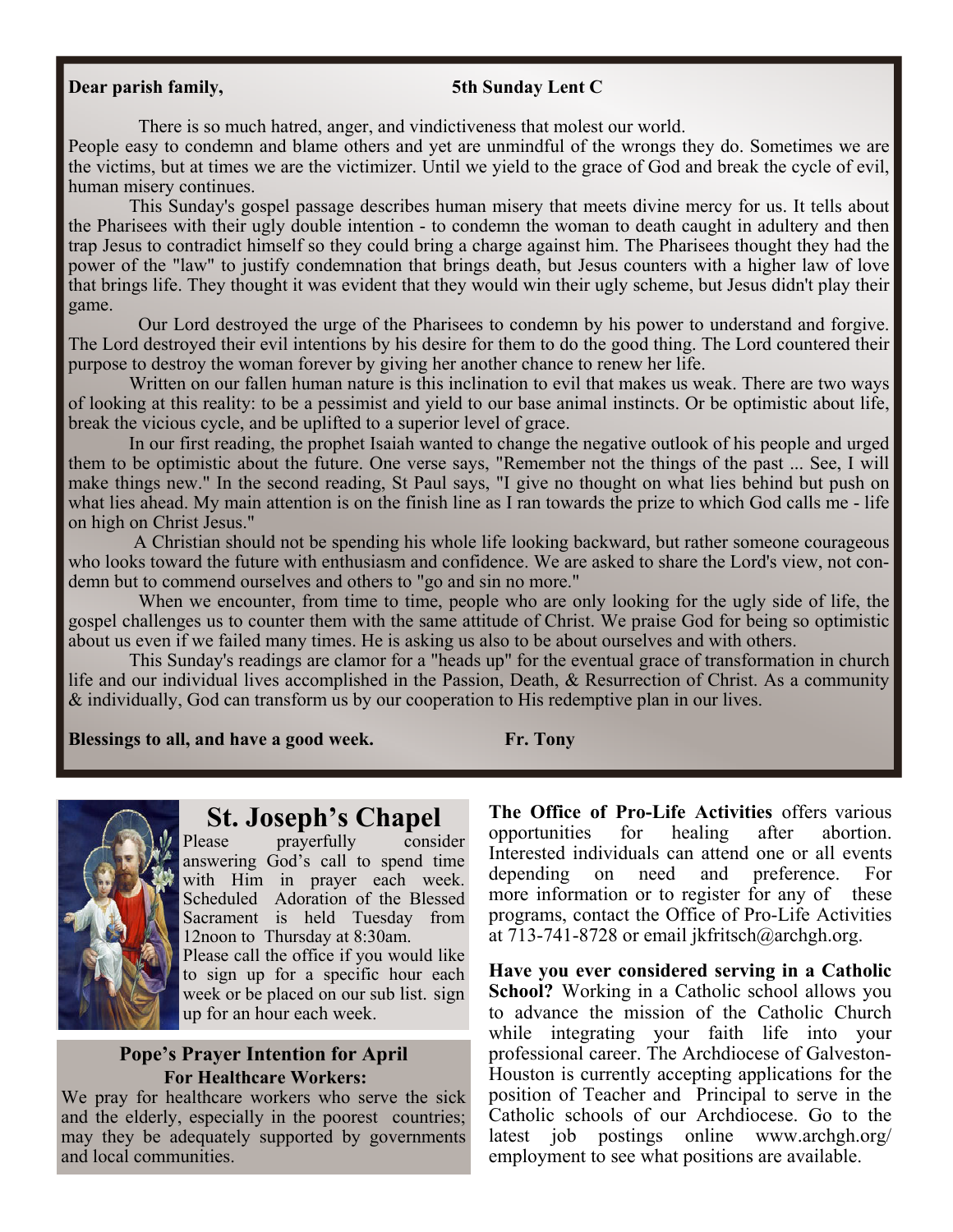Querida familia parroquial, 5to Domingo de Cuaresma C

Hay tanto odio, ira y venganza que molestan e importunan a nuestro mundo.

Las personas son fáciles de condenar y culpar a los demás y, sin embargo, no se preocupan por los errores que cometen. A veces somos las víctimas, pero a veces somos los victimarios. Hasta que nos rindamos a la gracia de Dios y rompamos el ciclo del mal, la miseria humana continúa.

El pasaje evangélico de este domingo describe la miseria humana que se encuentra con la misericordia divina por nosotros. Habla de los fariseos con su fea doble intención: condenar a muerte a la mujer sorprendida en adulterio y luego atrapar a Jesús para que se contradiga a sí mismo y puedan acusarlo. Los fariseos pensaban que tenían el poder de la "ley" para justificar la condenación que trae muerte, pero Jesús responde con una ley superior de amor que trae vida. Pensaron que era evidente que ganarían con su feo esquema, pero Jesús no jugó su juego.

Nuestro Señor destruyó el impulso de los fariseos de condenar por su poder de comprender y perdonar. El Señor destruyó sus malas intenciones por su deseo de que hicieran el bien. El Señor contrarrestó su propósito de destruir a la mujer para siempre dándole otra oportunidad de renovar su vida.

Escrita en nuestra naturaleza humana caída está esa inclinación al mal que nos hace débiles. Hay dos formas de mirar esta realidad: ser pesimista y ceder a nuestros bajos instintos animales. O sea optimista acerca de la vida, rompa el círculo vicioso y elévese a un nivel superior de gracia.

En nuestra primera lectura, el profeta Isaías quiso cambiar la perspectiva negativa de su pueblo y los instó a ser optimistas sobre el futuro. Un versículo dice: "No os acordéis de las cosas pasadas... Mirad, haré nuevas". En la segunda lectura, San Pablo dice: "No pienso en lo que queda atrás, sino que empujo lo que está delante. Mi atención principal está en la línea de meta mientras corría hacia el premio al que Dios me llama: la vida en lo alto de Cristo". Jesús."

Un cristiano no debe pasarse toda la vida mirando hacia atrás, sino alguien valiente que mira al futuro con ilusión y confianza. Se nos pide que compartamos el punto de vista del Señor, no condenarnos sino encomendarnos a nosotros mismos ya los demás a "ir y no pecar más".

Cuando nos encontramos, de vez en cuando, con personas que solo buscan el lado feo de la vida, el evangelio nos desafía a contrarrestarlas con la misma actitud de Cristo. Alabamos a Dios por ser tan optimista acerca de nosotros, incluso si fallamos muchas veces. Él nos está pidiendo que también tengamos esa actitud acerca de nosotros mismos y con los demás.

Las lecturas de este domingo claman por un "aviso" para la eventual gracia de transformación en la vida de la iglesia y nuestras vidas individuales logradas en la Pasión, Muerte y Resurrección de Cristo. Como comunidad e individualmente, Dios puede transformarnos con nuestra cooperación a Su plan redentor en nuestras vidas.

Bendiciones a todos, y que tengan una buena semana. Fr. Tony

**Natural Family Planning Saturday Classes (English)** 

Family Life Ministry is committed to providing parishes with support and resources to promote Natural Family Planning. All couples are invited to attend NFP formation. Classes are offered every second Saturday of each month, at 9:00 a.m. at the Cameron Retreat Center at St. Dominic. During these Saturday sessions we have two classes: The first is the required course for couples in marriage preparation, and the second course is about the specific methods revised by the Archdiocese. Please, invite your couples in marriage preparation to register through this link: https:// cvent.me/bO8kqr

**Activities of the Week** 

**Sun. April 3:** CCE Family Day 10am RH  **Adult Confirmation** 12 Noon, PH Conf. Rm EDGE 2:15pm, Life Teen 2:00pm **Tues. April 5:** Bible Study 6:30pm RH **Wed. April 6:** Bible Study 9:30am RH **Thurs. April 7:** RCIA 6pm Conf. Rm, **Fri. April 8:** Stations 6:30 English 7:15 Spanish Stations & Prayer Group **Sat. April 9:** Altar Society Clean the Church 8am

**The Office of Pro-Life** offers various opportunities for healing after abortion. Interested individuals can attend one or all events depending on need and preference. For more information or to register for any of these programs, contact the Office of Pro-Life Activities at 713-741-8728 or email jkfritsch@archgh.org.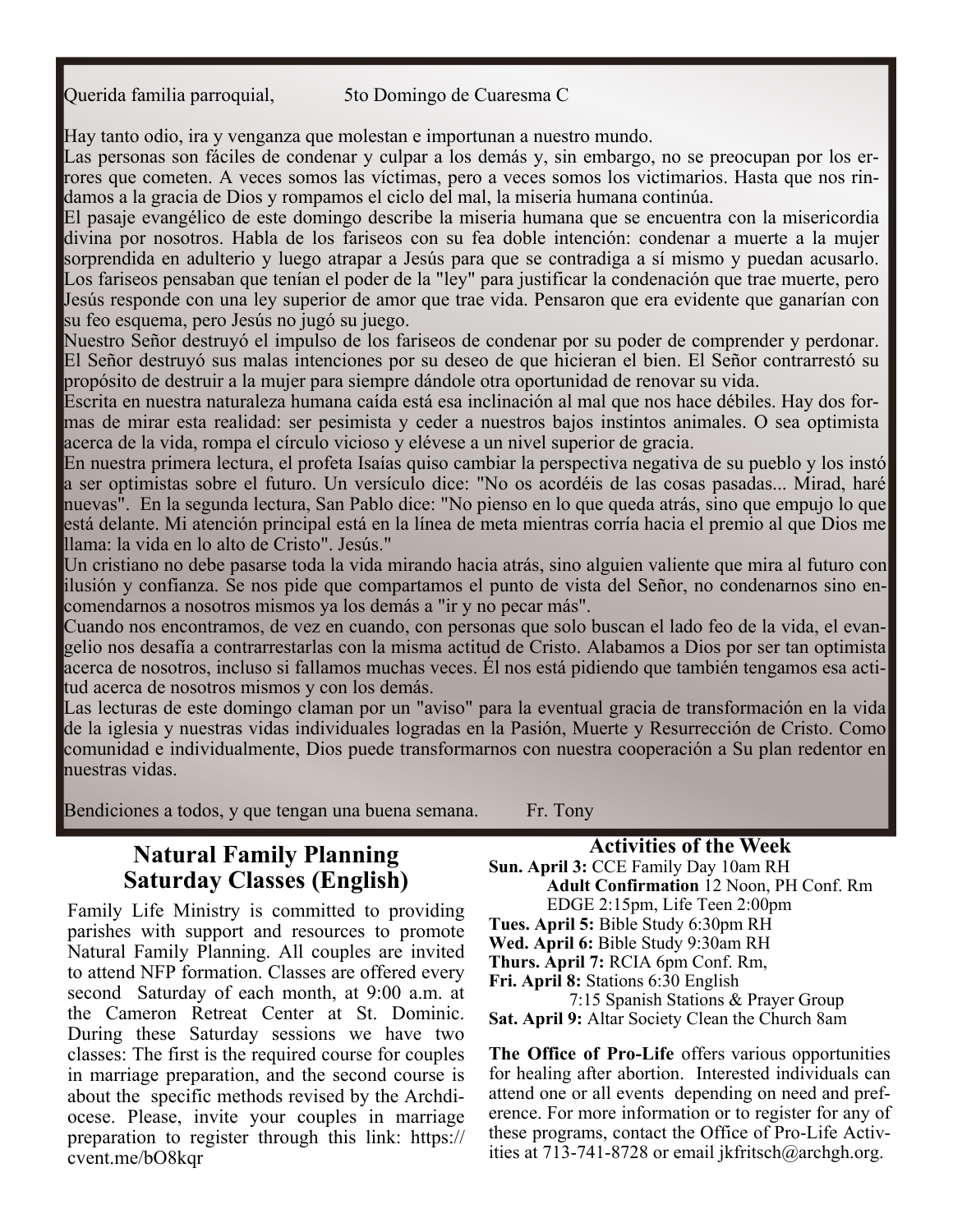# **READINGS FOR THE WEEK**

| <b>Monday:</b> | Dn 13:1-9, 15-17, 19-30, 33-62 [41c-62];<br>Ps 23:1-6; Jn 8:12-20 (or Jn 8:1-11 if Year A |
|----------------|-------------------------------------------------------------------------------------------|
|                | readings were used on Sunday)                                                             |
| Tuesday:       | Nm 21:4-9; Ps 102:2-3, 16-21; Jn 8:21-30                                                  |
|                | Wednesday: Dn 3:14-20, 91-92, 95; Dn 3:52-56;                                             |
|                | $Jn$ 8:31-42                                                                              |
| Thursday:      | Gn 17:3-9; Ps 105:4-9: Jn 8:51-59                                                         |
| <b>Friday:</b> | Jer 20:10-13; Ps 18:2-7; Jn 10:31-42                                                      |
| Saturday:      | Ez 37:21-28; Jer 31:10-12abcd, 13;                                                        |
|                | Jn $11:45-56$                                                                             |
| Sunday:        | Lk $19:28-40$ (procession);                                                               |
|                | Is 50:4-7; Ps 22:8-9, 17-20, 23-24;                                                       |
|                | Phil 2:6-11; Lk 22:14 - 23:56 [23:1-49]                                                   |
|                |                                                                                           |

# **Rosary for Life Monday, April 11th**

Please join us in praying the Holy Rosary, asking for our Blessed Mother's intercession for the unborn, elderly, disabled, sick and all special intentions in St. Joseph's Chapel @ 7:00pm.



# **St. Vincent de Paul Thrift Store Mon., Tues., and Wed., 9-11am Drop-off Room Open 7am to 8pm**

If you or someone you know, who lives in La

Porte, is in need of assistance, please call or have them call the office to make an appointment. We see clients on Tuesday & Thursday mornings.

Volunteers can pick any day they are able to work. If you can help, please call the office or contact Norma  $(a)$  281-471-175.

We are looking to open the store on the first Saturday of each month. The hours would be from 9am to 11am. If you would be available to help please call the office. All of the proceeds from the store go directly to help residents of our community pay their rent and utilities. **Everyone is a volunteer.** 

# **ESL Classes Available Harris County Public Library La Porte**

600 S. Broadway St., La Porte 281-471-4022 Monday Evenings @ 6pm Please call the library to register.



# **Knights of Columbus Scholarships Available**  Continuing Education

# **Applications available in the office.**

# **Continuing Education Deadline Monday, April 4**

If you have any questions, or need any additional information, please call the office.

# **RCIA… Classes (Rite of Christian Initiation of Adults)**

**Who should do the full RCIA program?** If you are not baptized or were baptized in another Christian denomination and are interested in possibly becoming Catholic, RCIA is for you. If you are a baptized Catholic adult who needs First Holy communion and confirmation, then you should attend RCIA to receive those sacraments. Coming once (or twice… or more) obligates you to NOTHING.

**For additional information about RCIA call the office or email Tracy, stmarysrcia@yahoo.com.** 

# **Baptismal Information**

Baptism classes are currently being held each month. The next Spanish baptism date will be Saturday, May 14 at 10am. The next Spanish baptism class will be Saturday, May 21 @10am.

English baptisms are held the 2nd Sunday of each month after the 1pm Mass. If you are planning to baptize here, you will need to contact the office and fill out a registration form. We will also need to make a copy of the child's birth certificate from the state. After you register, you may sign up for a baptism class, which will be scheduled according to the instructors availability.

If you do not live in La Porte, you must be a registered, active member of St Mary's to baptize your child here. You cannot register in our parish only to baptize your child. Please call the office to make arrangements to do the necessary paperwork.



## *Consecrated Needle Sewing Group*

*Have you noticed our new Lenten banners? We have several projects to work on in the upcoming months, we just need you. We are trying to meet every second Saturday of each month at 10am.* 

*Even if you cannot sew, come join us for the fellowship. We always have other tasks besides sewing. Cutting, pressing, etc.* 

*Please contact Jan at 281-402-5401 or call the office for more information and meeting schedule.*  hughesjanice55@yahoo.com

# *Spiritual Direction*

Feeling stuck in your faith? Deeper intimacy with Our Lord Is possible. With gentle encouragement from a spiritual director and your commitment of 30-60 minutes a day you can enter into a deeper relationship with Our Lord than you ever thought possible. Spiritual direction can help you learn to pray better.

 *ContactTracy:stmarysrcia@yahoo.com*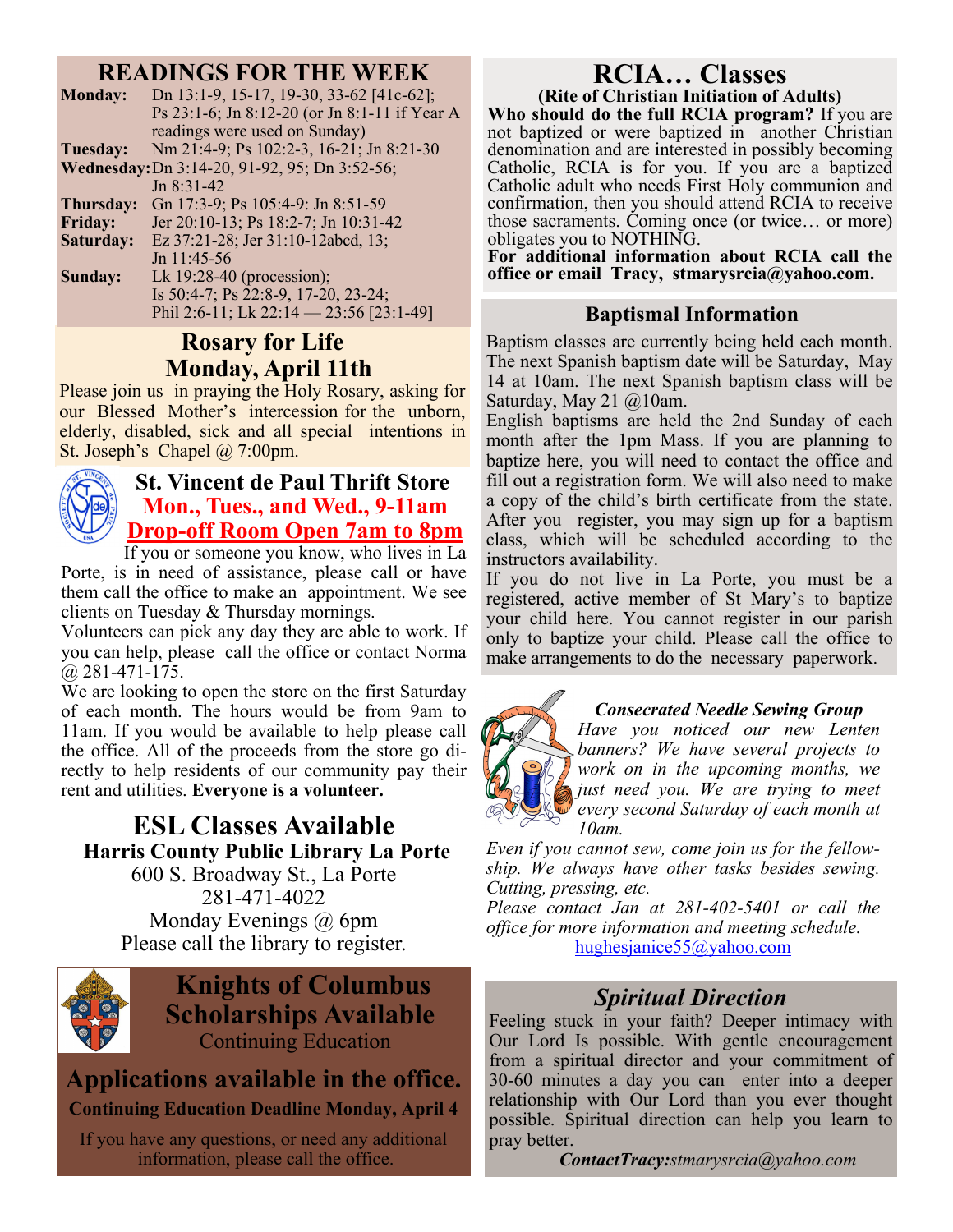

# *Please Pray for Our Troops and ...*

*Ms. Mary, Olivia Gres, Diane Phillips, Dena Michna, Carlos Trevino, Special School Teacher, Genaro Lara, Benito Ybarra, Mauro Ybarra, Nito & Karen* 

*Ceyanes, Cecilia Benitez, Lorna Kalua, Robello Family, Thomas Turner II, Lance Elliott, Robyn Burgess, Craig Wade, Dave & Cindy Schmitz, Ann DuBois, Raelynd, Ash, Becky Smith, Dianne Lemons, Peggy & Erica Hargens, Ruth Christian & family, Bob & Barbara Jennings, Lowine, Wes & Miles Sarbacker, Beth & Carl Herz, Katherine Reichley & family, Don & Allie Faye Matthews, Cathy Eberle, Carol Bom, Robert D., Manuel Alvarez, Lance Elliott, Beverly Zann White, Anthony Sommer, Deborah Bernay, Barrett Lee Lytle, Douglas Kempf, Molly Hickey, Richard Arlan, Mark Mullins, Scooter Hanson, George Lopez, Sara Andrews* 

*Continue to Pray for Miguel Campos, Rebecca Guzman, Jessica Salazar, Mose Davis, Maria Alicia Hodges, Josh Lara, Charles Schoppe, Allen Hayes, Maria Garcia, Charlie Jenkins, Fr. Gary Rickles, Edward D. Palacios, Ladd Puskus, David Gonzalez, Vicki Farias, Nell Turk, Rosie Yznaga, Teresa Mills, Joe Lozano, Sr., Angeles Sullivan, Leroy Marchan, Geraldine Christensen, Kathy Strader, Daniel Vasquez, Rosa Harness, Jeanette Tilley, Marisol Leyva & family, Marisol Luna, Pete & Juanita Sanchez, Betty Flynn, Orville Burgess, Edward Salinas, Marlene Orellana, Humberto Villalobos, Kathy & Mark McBride, Robert & Margaret Espinoza, Romela Nolan, Renee Cortez, Aurelia Hinojosa, Cathy Hanzelka, Gayle Phillips, Rosa Reyes, Deacon Tom & Pat Lewis, Preston Wolf, Marcos Vasquez, Gavin Binkley, Red Cornejo, Linda Jaramillo, Deacon Merce Leal, Sue Crockett, Ben Munoz, Diana Ortiz, Janet Hoffpauir, Nick Martin and those requesting prayer via our website.* 

*Remember Our Shut-Ins Albert & Christine Palacios, Lydia Rubio, Trinidad Arrindon, Elida Peterson, and those battling terminal illness and the residents of LaPorte Care Center and Parson's House* 

*Please Note: Names on our "Please Pray For" list are left on for four weeks. If someone needs to be put back on the prayer list or added, please call the office.* 

We will not be having regularly scheduled Adoration Holy Week. We will be having special Adoration on Holy Thursday after the 7pm Mass until midnight in the chapel.

# **Good Friday Fish Fry 4:30pm until sold out**

# **Altar Flowers**

 **Available Dates**

 **April** 30/May 1 **May** 7/8, 14/15, 21/22, 28/29  **June** 4/5, 11/12, 18/19, 25/26 If you would like to place flowers on the Altar during

2022, please contact Rose Kolenc 713-202-3283 or rose kolenc@yahoo.com to reserve your dates.

**Church Sanctuary Candle** 

*In Loving Memory of Aaron Rodriguez By Mom, Janie* 

## **Join Us...**

We will be **cleaning the church for Easter on Saturday, April 9 at 8am.** You can contact Sharon or just show up.

*Contact Sharon Ramos, President @ 281-451-9593* 

# **St. Mary's Bereavement Support**

St. Mary's Samaritan Ministry Bereavement Support Team is currently hosting Grief Share seminars on Saturdays, 9:00 am to 10:30 am. This week is week #3) The Journey of Grief, Part One; Upcoming topics, 4) The Journey of Grief, Part Two; 5) Grief and Your Relationships/Why?; 6) Guilt and Anger; 7) Complicating Factors/Stuck; 8) Lessons of Grief, Part One; 9) Lessons of Grief, Part Two; 10) Heaven; and 11) What do I Live for Now? Please join us if you are grieving the loss of a loved one.

Advanced registration is helpful but not necessary. It is most beneficial to attend all of the sessions. However, each session is "self-contained", so you do not have to attend in sequence and you will be able to pick up any session you missed in the next Grief Share seminar cycle.

For detailed information and a complete schedule, please pick up a orange brochure in the back or sides of the church. For additional information please contact the Team Coordinator Nelda Shealy at 281-471-2000.

St. Mary's Samaritan Ministry Bereavement Support Team is currently training facilitators. If you are interested in becoming a facilitator in this Ministry, please call Nelda Shealy at 281-471-2000.

**Help us to support the Bishops' Initiative on Marriage!** Couples who make Worldwide Marriage Encounter weekends not only rediscover joy in their relationships, but also become more

active in their parish. Together, we are making marriages, families and our Church stronger & healthier.

"Even now, says the Lord, return to me with your whole heart; for I am gracious and merciful." Call on our merciful God to make your marriage holy and joyful. Join us on one of the upcoming Worldwide Marriage Encounter Experiences on May 13-15, 2022, September 9-11, 2022, November 4-6, 2022.Contact Brian & Tina Little at 281-773-4014 for more information. Or go on-line to **houstonme.org**. An inviting video may be viewed at http://houstonme.org or https://youtu.be/UbX70a49QUs